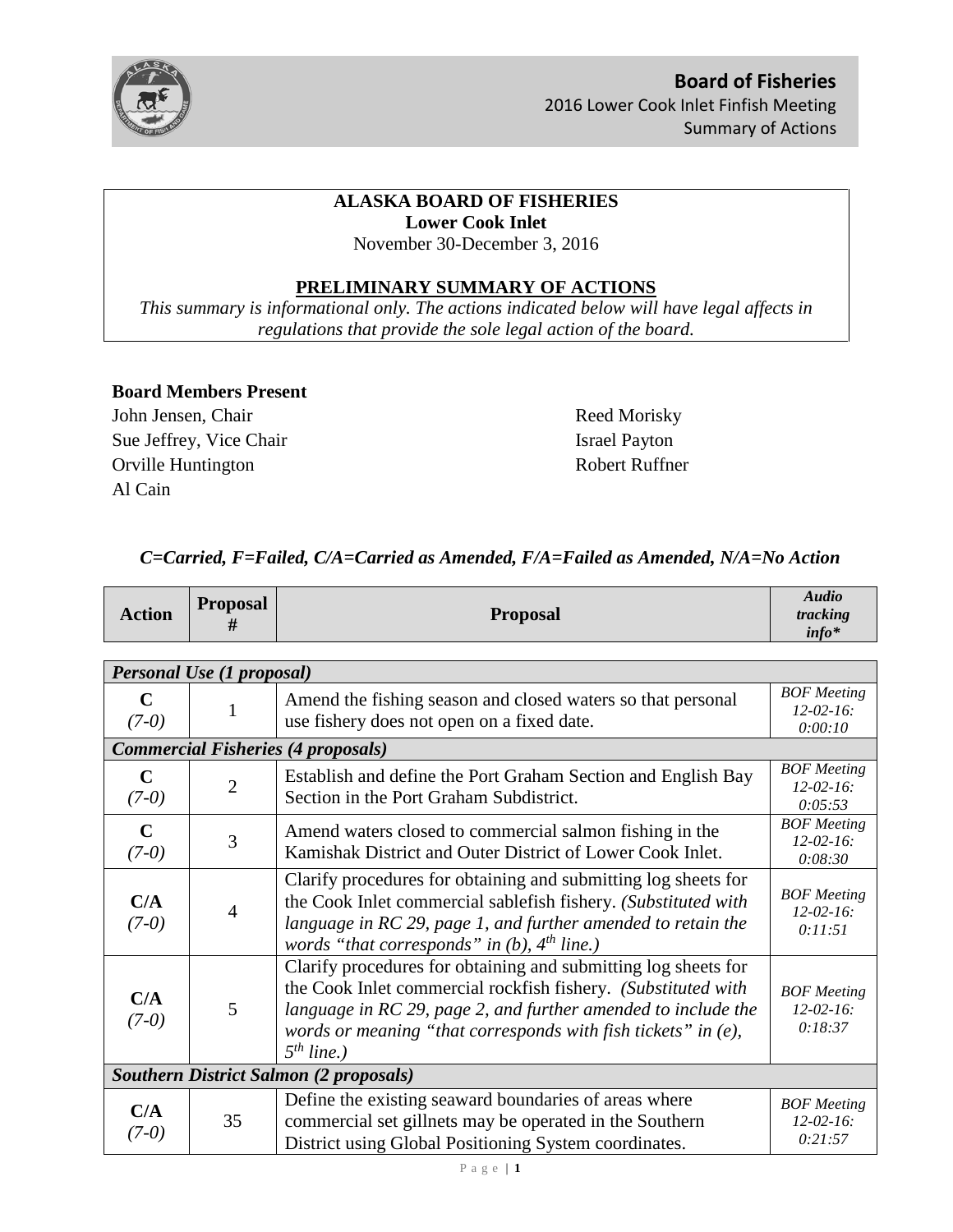# **Board of Fisheries**  2016 Lower Cook Inlet Finfish Meeting Summary of Actions

| <b>Action</b> | <b>Proposal</b><br>#                   | <b>Proposal</b>                                                                           | <b>Audio</b><br>tracking<br>$info*$    |  |
|---------------|----------------------------------------|-------------------------------------------------------------------------------------------|----------------------------------------|--|
|               |                                        |                                                                                           |                                        |  |
|               |                                        | (Substitute with language in RC 24.)                                                      |                                        |  |
|               |                                        |                                                                                           | <b>BOF</b> Meeting                     |  |
|               |                                        | Move eastern boundary near Halibut Cove where commercial                                  | $12 - 02 - 16$ :<br>0:26:43            |  |
| C/A           | 36                                     | set gillnet gear is permitted. (The board agreed to a friendly                            | &                                      |  |
| $(7-0)$       |                                        | amendment to modify the boundaries in this proposal to be                                 | <b>BOF</b> Meeting                     |  |
|               |                                        | consistent with the boundary changes made on Proposal 35.)                                | $12 - 02 - 16$ :                       |  |
|               |                                        |                                                                                           | 0:48:42                                |  |
|               |                                        | <b>Outer and Eastern District Salmon (2 proposals)</b>                                    |                                        |  |
| $\mathbf F$   |                                        | Open water of the Outer District east of Gore Point to                                    | <b>BOF</b> Meeting                     |  |
| $(0-7)$       | 37                                     | commercial salmon fishing under regular fishing periods.                                  | $12-02-16$ :                           |  |
|               |                                        |                                                                                           | 0:34:28                                |  |
| $\mathbf F$   | 38                                     | Open waters of Aialik Bay in the Eastern District to                                      | <b>BOF</b> Meeting<br>$12 - 02 - 16$ : |  |
| $(0-7)$       |                                        | commercial salmon fishing under regular fishing periods.                                  | 0:40:58                                |  |
| $\mathbf{F}$  |                                        | Reinstate Bear Lake Management Plan with an equal allocation                              | <b>BOF</b> Meeting                     |  |
| $(1-6)$       | 39                                     |                                                                                           | $12 - 02 - 16$ :                       |  |
|               |                                        | between cost recovery and common property fisheries.                                      | 0:49:46                                |  |
| $\mathbf C$   |                                        | Amend the Bear Lake Special Harvest Area to exclude fresh                                 | <b>BOF</b> Meeting<br>$12 - 02 - 16$ : |  |
| $(7-0)$       | 40                                     | waters that are currently open to salmon sport fishing.                                   | 1:43:26                                |  |
|               |                                        |                                                                                           | <b>BOF</b> Meeting                     |  |
| $\mathbf F$   | 41                                     | Amend the Bear Lake Special Harvest Area to exclude                                       | $12 - 02 - 16$ :                       |  |
| $(1-6)$       |                                        | nearshore marine waters in Resurrection Bay.                                              | 1:56:10                                |  |
|               |                                        | Groundfish Lawful Gear, Closed Waters, Landing Requirements and Trip Limits (5 proposals) |                                        |  |
| C/A           |                                        | Amend lawful gear to allow groundfish pots to be connected                                | <b>BOF</b> Meeting                     |  |
| $(7-0)$       | 42                                     | when commercial fishing for sablefish in the Cook Inlet Area.                             | $12 - 02 - 16$ :                       |  |
|               |                                        | (Substituted with language in RC 30.)                                                     | 2:08:10                                |  |
| C/A           |                                        | Reduce closed waters for commercial groundfish in Kachemak                                | <b>BOF</b> Meeting                     |  |
| $(7-0)$       | 43                                     | Bay. (Substituted with language in RC 31.)                                                | $12 - 02 - 16$ :                       |  |
|               |                                        |                                                                                           | 2:15:56<br><b>BOF</b> Meeting          |  |
| $\mathbf C$   | 44                                     | Add a 6-hour prior notice of landing requirement for the Cook                             | $12 - 02 - 16$ :                       |  |
| $(7-0)$       |                                        | Inlet commercial sablefish fishery.                                                       | 2:26:48                                |  |
|               |                                        | Add a 6-hour prior notice of landing requirement for the Cook                             | <b>BOF</b> Meeting                     |  |
| $\mathbf C$   | 45                                     | Inlet commercial rockfish fishery.                                                        | $12 - 02 - 16$ :                       |  |
| $(7-0)$       |                                        |                                                                                           | 2:36:54                                |  |
| N/A           |                                        | Increase the trip limit for rockfish in the Cook Inlet Rockfish                           | <b>BOF</b> Meeting                     |  |
| $(7-0)$       | 46                                     | Management Plan. (No action taken based on a request of the                               | $12 - 02 - 16$ :                       |  |
|               |                                        | proposer to withdraw the proposal in RC 22.)                                              | 2:43:06                                |  |
|               | <b>Freshwater Salmon (8 proposals)</b> |                                                                                           |                                        |  |
| $\mathbf F$   |                                        | Extend the fishing season for Anchor River, Deep Creek,                                   | <b>BOF</b> Meeting                     |  |
| $(0-7)$       | 6                                      | Ninilchik River, and Stariski Creek from Oct 31 through                                   | $12 - 02 - 16$ :                       |  |
|               |                                        | November 30.                                                                              | 2:44:19                                |  |
|               |                                        | Extend the fishing season on Anchor River, Deep Creek,                                    | <b>BOF</b> Meeting                     |  |
| N/A           | $\tau$                                 | Ninilchik River, Stariski Creek through November 15. (No                                  | $12 - 02 - 16$ :                       |  |
| $(7-0)$       |                                        | action based on action taken on Proposal 6.)                                              | 3:18:34                                |  |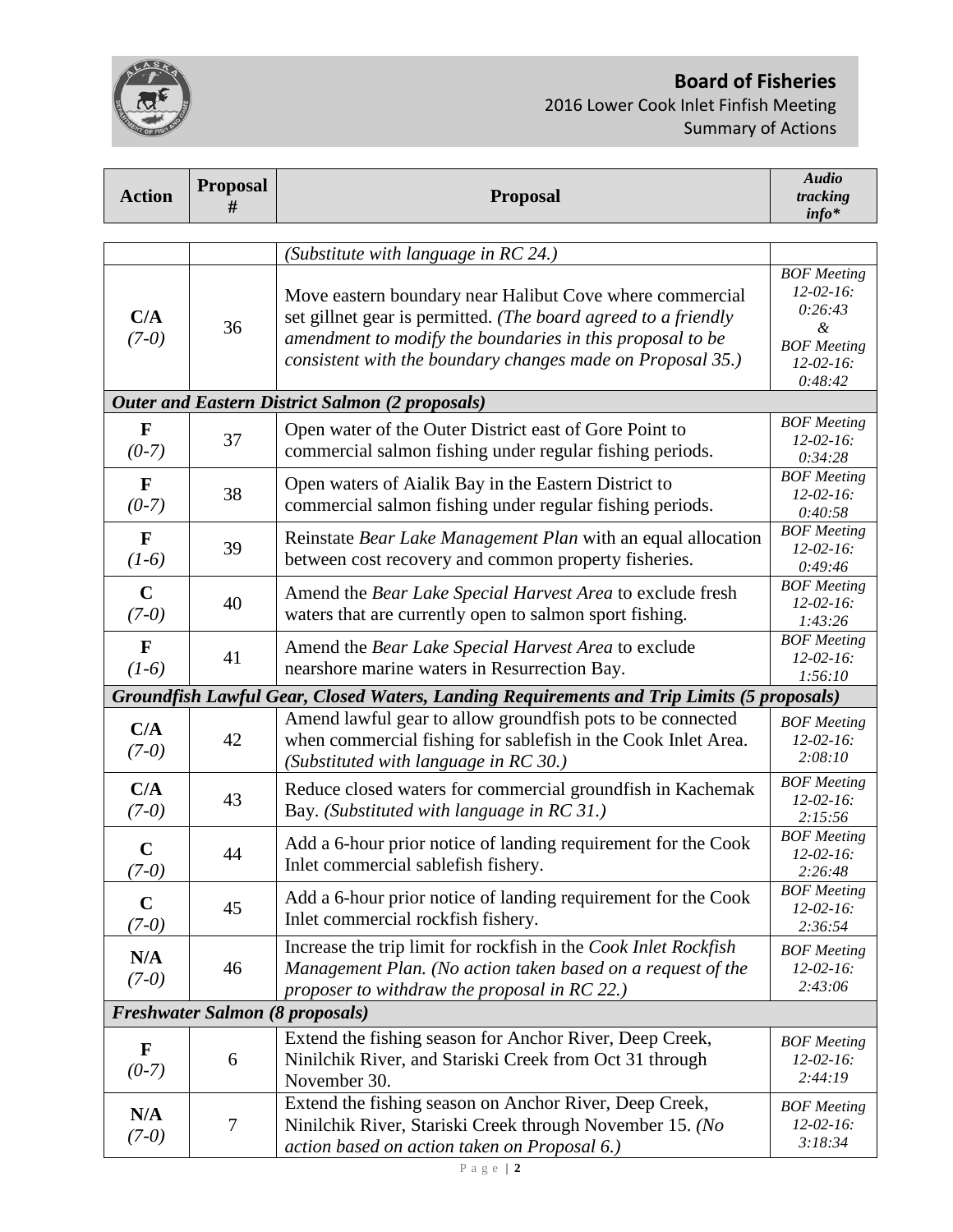**Board of Fisheries** 



2016 Lower Cook Inlet Finfish Meeting Summary of Actions

| <b>Action</b>                                                    | <b>Proposal</b><br># | <b>Proposal</b>                                                                                                                                                                                                                          | <b>Audio</b><br>tracking<br>$info*$                                                                         |
|------------------------------------------------------------------|----------------------|------------------------------------------------------------------------------------------------------------------------------------------------------------------------------------------------------------------------------------------|-------------------------------------------------------------------------------------------------------------|
|                                                                  |                      |                                                                                                                                                                                                                                          |                                                                                                             |
| $\mathbf C$<br>$(6-1)$                                           | 8                    | Extend the start date for king salmon fishery on the Ninilchik<br>from July 1 to June 16.                                                                                                                                                | <b>BOF</b> Meeting<br>$12 - 02 - 16$ :<br>2:53:20                                                           |
| $\mathbf F$<br>$(3-4)$                                           | 9                    | Increase the bag limit for king salmon on the Ninilchik River to<br>2 per day, only 1 may be wild.                                                                                                                                       | <b>BOF</b> Meeting<br>$12 - 02 - 16$ :<br>3:19:00                                                           |
| $\mathbf F$<br>$(0-7)$                                           | 10                   | Require mandatory retention of king salmon caught with bait<br>on Anchor River, Deep Creek, and the Ninilchik River.                                                                                                                     | <b>BOF</b> Meeting<br>$12 - 02 - 16$ :<br>3:27:52                                                           |
| N/A<br>$(7-0)$                                                   | 11                   | Create a youth-only fishery on Anchor, Deep Creek, and<br>Ninilchik rivers. (The board took no action based on action<br>taken on Proposal 12.)                                                                                          | <b>BOF</b> Meeting<br>$12 - 02 - 16$ :<br>3:31:38<br>&<br><b>BOF</b> Meeting<br>$12 - 02 - 16$ :<br>4:30:50 |
| C/A<br>$(7-0)$                                                   | 12                   | Create a youth-only fishery on Anchor, Deep Creek, and<br>Ninilchik rivers. (Substituted with language in RC 39.)                                                                                                                        | <b>BOF</b> Meeting<br>$12 - 02 - 16$ :<br>3:31:38<br>&<br><b>BOF</b> Meeting<br>$12-02-16$ :<br>4:22:08     |
| N/A<br>$(7-0)$                                                   | 13                   | Create a disabled angler-only fishing area on the Anchor River.<br>(The board took no action based on having no regulatory<br><i>authority.</i> )                                                                                        | <b>BOF</b> Meeting<br>$12 - 02 - 16$ :<br>3:50:35                                                           |
|                                                                  |                      | Methods and Means, Bag and Possession, Seasons, and Cook Inlet-wide (6 proposals)                                                                                                                                                        |                                                                                                             |
| $\mathbf F$<br>$(0-7)$                                           | 30                   | Increase the king salmon daily bag limit to 10 king salmon<br>under 20" at the Nick Dudiak Fishing Lagoon.                                                                                                                               | <b>BOF</b> Meeting<br>$12 - 02 - 16$ :<br>3:52:18                                                           |
| $\mathbf F$<br>$(0-7)$                                           | 31                   | Create an archery fishery for salmon in waters of Kachemak<br>Bay open to snagging.                                                                                                                                                      | <b>BOF</b> Meeting<br>$12 - 02 - 16$ :<br>3:56:20                                                           |
| F<br>$(0-7)$                                                     | 32                   | Open Lower Cook Inlet ling cod season on June 15 instead of<br>July 1.                                                                                                                                                                   | <b>BOF</b> Meeting<br>$12 - 02 - 16$ :<br>4:09:36                                                           |
| F<br>$(0-7)$                                                     | 33                   | Establish possession and size limits for small salmon in<br>Resurrection Bay.                                                                                                                                                            | <b>BOF</b> Meeting<br>$12 - 02 - 16$ :<br>4:14:13                                                           |
|                                                                  | 34                   | Allow party fishing in Cook Inlet salt and freshwaters for all<br>species except king salmon (This proposal will be heard and<br>public testimony will be taken at both the LCI and UCI<br>meetings and deliberated at the UCI meeting). | <b>BOF</b> Meeting<br>$12 - 02 - 16$ :<br>4:20:10                                                           |
|                                                                  | 14                   | Allow snagging for sockeye salmon in all Cook Inlet<br>freshwater lakes (This proposal will be heard and public<br>testimony will be taken at both the LCI and UCI meetings and<br>deliberated at the UCI meeting).                      | <b>BOF</b> Meeting<br>$12 - 02 - 16$ :<br>4:20:58                                                           |
| <b>Guide Licensing, Registration, and Reporting (1 proposal)</b> |                      |                                                                                                                                                                                                                                          |                                                                                                             |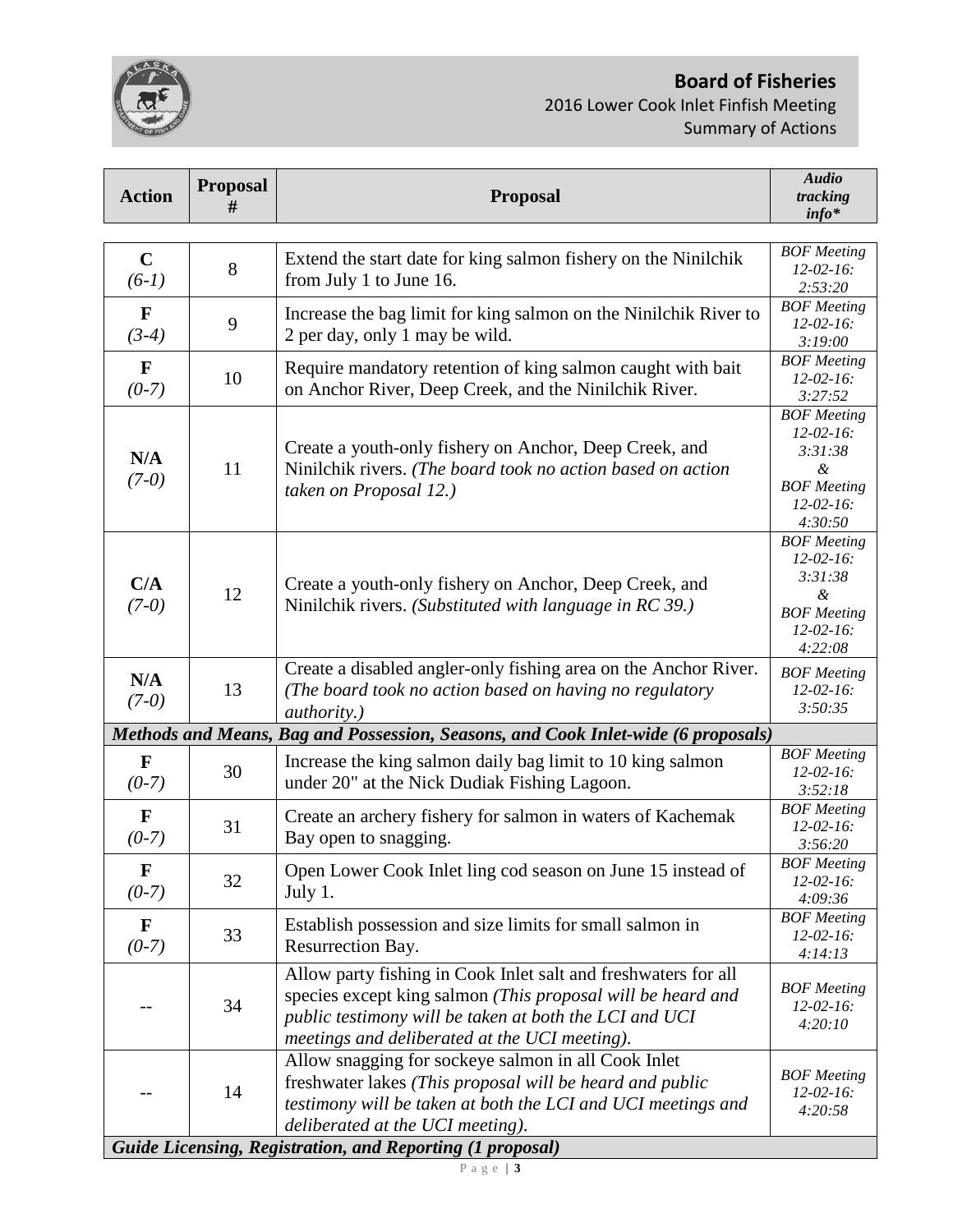# **Board of Fisheries**

2016 Lower Cook Inlet Finfish Meeting Summary of Actions

| <b>Action</b>           | <b>Proposal</b><br># | <b>Proposal</b>                                                                                                                                                                                                                                                                                                                                                                                        | <b>Audio</b><br>tracking<br>$info*$               |
|-------------------------|----------------------|--------------------------------------------------------------------------------------------------------------------------------------------------------------------------------------------------------------------------------------------------------------------------------------------------------------------------------------------------------------------------------------------------------|---------------------------------------------------|
|                         |                      |                                                                                                                                                                                                                                                                                                                                                                                                        |                                                   |
| $\mathbf C$<br>$(7-0)$  | 277                  | Establish saltwater sport fishing guide licensing regulations,<br>amend freshwater sport fishing guide registration requirements<br>and fresh and salt water sport fishing guide vessel registration<br>and reporting requirements.                                                                                                                                                                    | <b>BOF</b> Meeting<br>$12 - 03 - 16$ :<br>0:00:26 |
|                         |                      | <b>Saltwater King Salmon (15 proposals)</b>                                                                                                                                                                                                                                                                                                                                                            |                                                   |
|                         |                      | Modify the king salmon bag and possession limit north of the                                                                                                                                                                                                                                                                                                                                           |                                                   |
| C/A<br>$(7-0)$          | 15                   | latitude of Bluff Point, the Cook Inlet harvest record<br>requirement, and the Lower Cook Inlet Winter Salt Water King<br>Salmon Sport Fishery Management Plan to include all Cook<br>Inlet salt waters from September 1 through March 31, and<br>review the guideline harvest level. (Amended to change the<br>guideline harvest level to 4,500.)                                                     | <b>BOF</b> Meeting<br>$12 - 03 - 16$ :<br>0:53:20 |
|                         |                      | Amend Lower Cook Inlet Winter Salt Water King Salmon Sport                                                                                                                                                                                                                                                                                                                                             |                                                   |
| N/A<br>$(7-0)$          | 19                   | Fishery Management Plan by starting the season August 10.<br>(The board took no action based on the proposers request to<br>"cancel" under RC 40 and action taken on Proposal 15.)                                                                                                                                                                                                                     | <b>BOF</b> Meeting<br>$12 - 03 - 16$ :<br>1:34:12 |
| N/A<br>$(7-0)$          | 20                   | Amend Lower Cook Inlet Winter Salt Water King Salmon Sport<br>Fishery Management Plan by extending season to April 30.<br>(The board took no action based on the proposers request to<br>"cancel" under RC 40 and action taken on Proposal 15.)                                                                                                                                                        | <b>BOF</b> Meeting<br>$12 - 03 - 16$ :<br>1:36:28 |
| $\mathbf{F}$<br>$(0-7)$ | 27                   | Amend Lower Cook Inlet Winter Salt Water King Salmon Sport<br>Fishery Management Plan by removing the guideline harvest<br>level.                                                                                                                                                                                                                                                                      | <b>BOF</b> Meeting<br>$12 - 03 - 16$ :<br>1:38:08 |
| $\mathbf F$<br>$(0-7)$  | 25                   | Amend Lower Cook Inlet Winter Salt Water King Salmon Sport<br>Fishery Management Plan to specify that the plan applies to<br>king salmon of Cook Inlet spawning origin.                                                                                                                                                                                                                                | <b>BOF</b> Meeting<br>$12 - 03 - 16$ :<br>1:39:51 |
| N/A<br>$(7-0)$          | 26                   | Amend Lower Cook Inlet Winter Salt Water King Salmon Sport<br>Fishery Management Plan to specify that the plan applies to<br>king salmon of Cook Inlet spawning origin. (The board took no<br>action based on action taken on Proposal 25.)                                                                                                                                                            | <b>BOF</b> Meeting<br>$12 - 03 - 16$ :<br>1:44:02 |
| C/A<br>$(7-0)$          | 16                   | Redefine fishing area, species that may be retained, the goal of<br>the Cook Inlet Saltwater Early-run King Salmon Management<br>Plan, and eliminate special harvest areas, and clarify that<br>guides and their crew may not fish for king salmon while<br>guiding. (The board amended the proposal to remove the new<br>language that limited guide fishing restrictions just "for king<br>salmon".) | <b>BOF</b> Meeting<br>$12 - 03 - 16$ :<br>1:45:27 |
| $\mathbf C$<br>$(7-0)$  | 17                   | Remove the special harvest areas and extend the distance from<br>shore an angler can fish for king salmon after harvesting a king<br>salmon 20 inches or greater in length.                                                                                                                                                                                                                            | <b>BOF</b> Meeting<br>$12 - 03 - 16$ :<br>2:00:19 |
| $\mathbf C$<br>$(7-0)$  | 18                   | Align the saltwater closed area season with inriver run timing<br>and freshwater regulations.                                                                                                                                                                                                                                                                                                          | <b>BOF</b> Meeting<br>$12 - 03 - 16$ :            |